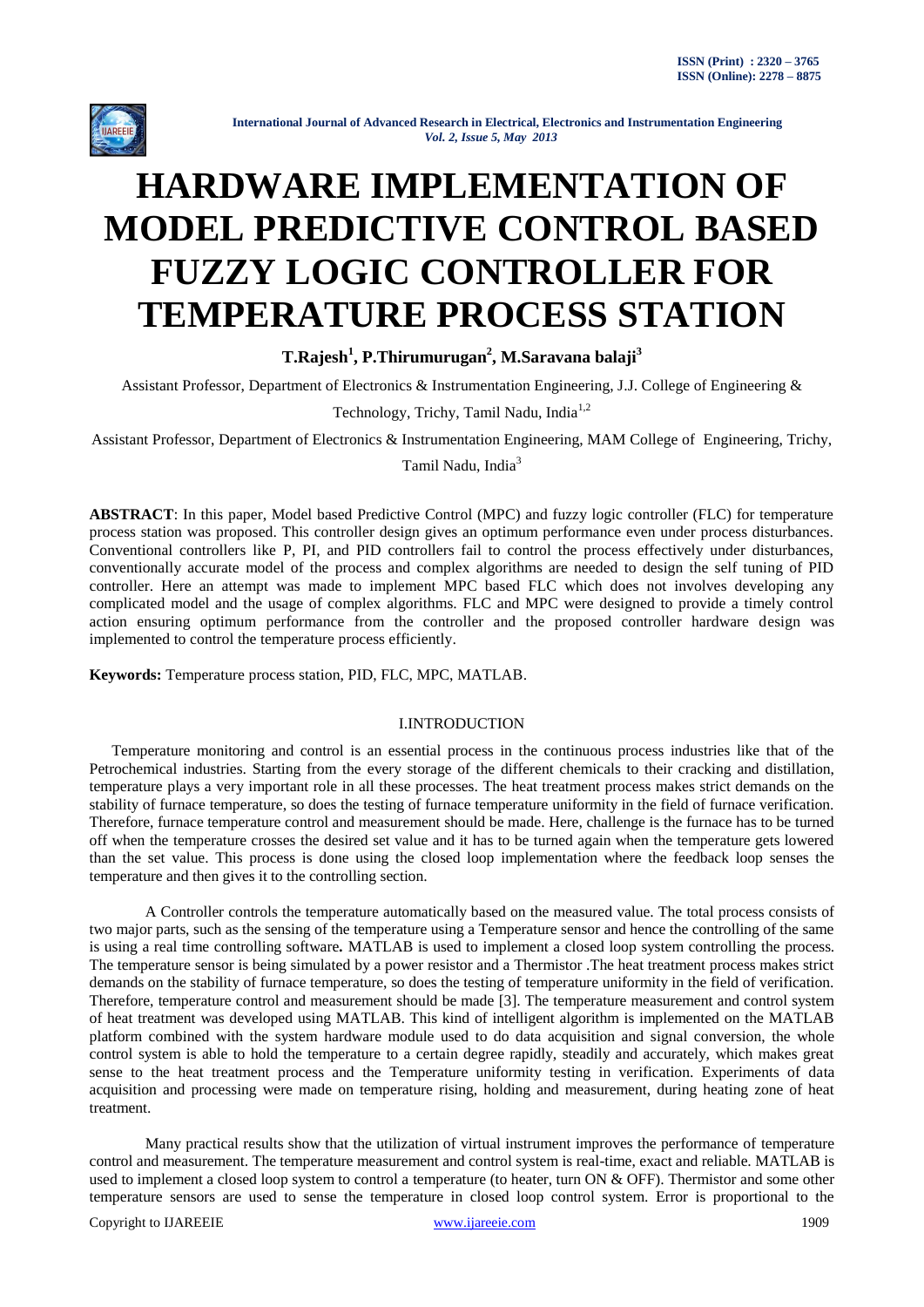

difference between the set point and measured output. Set point is the desired temperature of the process station. Basically the system consists of four parts.

They are Plant, Measurement device, Controller and Actuator. Plant and feedback system setup is controlled by designed controller, some external circuit likes Thermistor, Power resistor couple, Operational amplifier and Relays are used. The role of operational amplifier is to allow the resistance of the Thermistor to be determined without passing current through Thermistor. The relay and Transistor is to allow the digital input output of the DAQ to turn on and off the higher power resistor. Here the MPC based FLC has to be proposed to maintain constant temperature. Using MATLAB tools MPC and FLC design was made to control the proposed work efficiently.

## **II. MODEL PREDICTIVE CONTROL**

MPC is a form of control in which the current control action is obtained by solving on-line, at each sampling instant, a finite horizon open-loop optimal control problem, using the current state of the plant as the initial state, the optimization yields an optimal control sequence and the first control in this sequence is applied to the plant. Model Predictive Control refers to a group of algorithms in which an internal model is used by the controller to predict how past and present measurements will affect the real plant. From this model the optimal sequence of control moves to be computed [6] [7]. The first of these is then implemented, and a new set of measurements is taken at the beginning of the next time step, providing a feedback mechanism for the controller. The future sequence of control moves to be calculated by optimizing an objective function, commonly a weighted sum of squares of the set point tracking error and the manipulated variable moves. A common formulation of this type is Dynamic Matrix Control, or DMC, which was first developed by Cutler and Ramaker 1979 at Shell Oil for tackling the multivariable control problems [5]



Fig.1 Basic Structure of MPC

Model can be developed by means of past inputs and outputs, and then the predicted output from the model is compared with the reference trajectory. Future errors can be calculated by optimizer using its cost function and constraint then future inputs are given to the predefined model from the optimizer shown in fig.1.

Linear and nonlinear MPC model is explain blow

Linear MPC:

| $\dot{x} = Ax + Bu$ | $\left(1\right)$ |
|---------------------|------------------|
|                     |                  |

$$
F = x^T Q_X + u^T R u \tag{2}
$$

$$
Hx + Gu < 0 \tag{3}
$$

1<sup>st</sup> equation denotes linear model, 2nd equation denotes quadratic cost function and 3<sup>rd</sup> equation denotes linear constraints these are all the mathematical equation for linear MPC

Nonlinear MPC:

| $\dot{x} = f(x, u)$ | (4) |
|---------------------|-----|
|                     |     |

$$
F(X, u) \tag{5}
$$

$$
h(X, u) < 0 \tag{6}
$$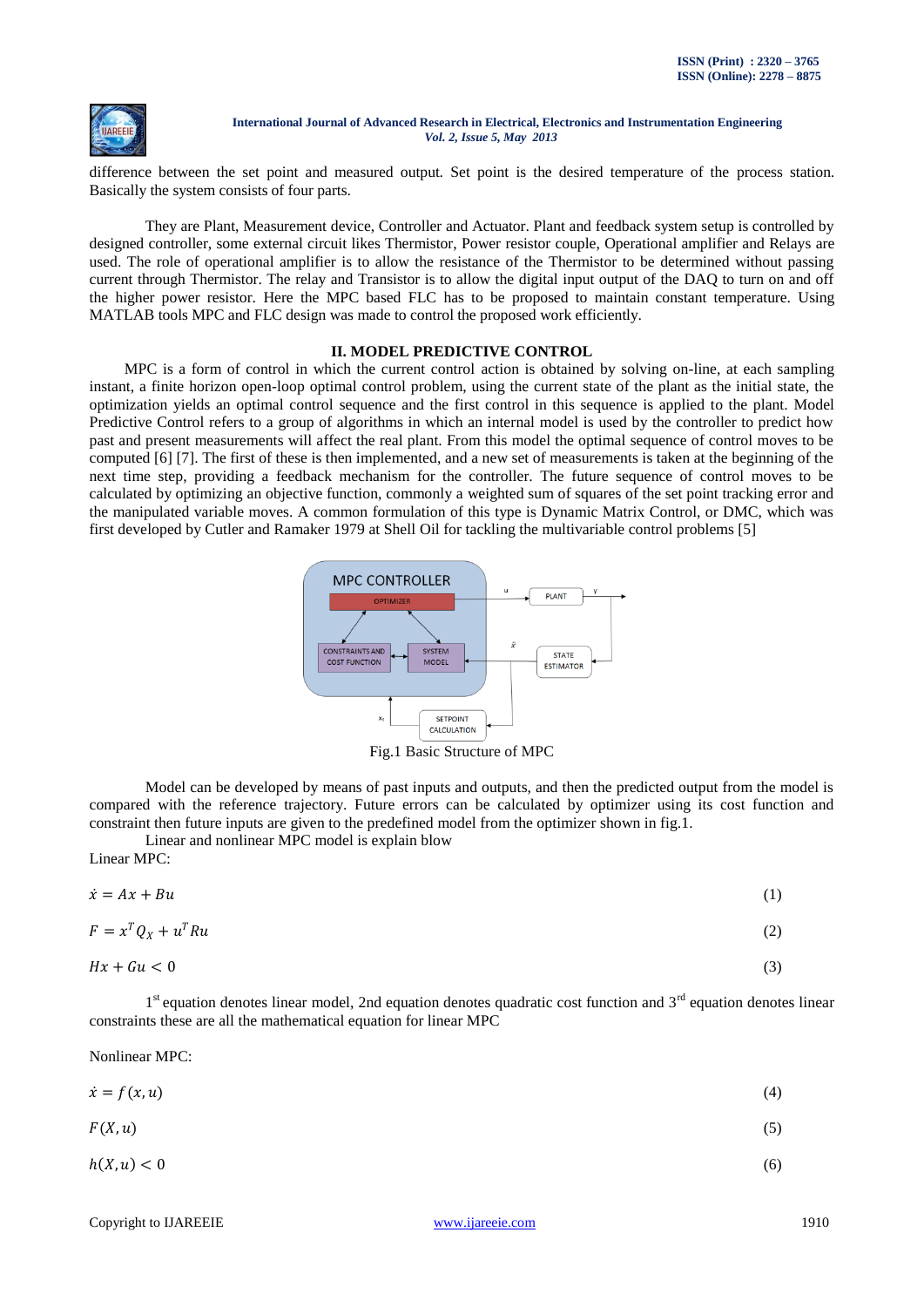

 $4<sup>th</sup>$  equation denotes nonlinear model,  $5<sup>th</sup>$  equation denotes non-quadratic cost function and  $6<sup>th</sup>$  equation denotes nonlinear constraints these are all the mathematical equation for nonlinear MPC Model plant in state space

$$
x(k + 1) = Ax(k) + Bu(k)
$$
  
\n
$$
y(k) = C_y x(k)
$$
  
\n
$$
z(k) = C_z x(k)
$$
  
\n(9)

Equation 7,8and 9 denotes that the state space representation of the system.

## **III. FUZZY LOGIC CONTROLLER**

Fuzzy logic is problem solving control system methodology and Quick tracking under changing conditions. One of the computational methods which have demonstrated fine performance under different environmental operating conditions is the fuzzy based temperature control process.

The fuzzy control has the advantage to be robust and relatively simple to design, since it does not require the knowledge of the exact model. A Mamdani fuzzy logic controller has been proposed to perform the temperature process, this kind of controller are usually used in feedback control mode, because they are computationally simple, present low sensibility to noise in the input and can easily represent the knowledge about the control action [1] [2].

Basically FLC has three parts namely: Fuzzification, Inference Engine and Defuzzification.

*A. Fuzzification*

The fuzzification is the process of converting the crisp set into linguistic fuzzy sets using fuzzy membership function. The concept of linguistic variable was introduced to process the natural language. The membership function is a curvature that describes each point of membership value in the input space. Variables are assigned as Negative Big  $(-ve B)$ , Negative Medium  $(-ve M)$ , Negative Small  $(-ve S)$ , Zero, Positive Small  $(+ve S)$ , Positive Medium  $(+ve M)$ , and Positive Big  $(+ve B)$ .

The inputs of fuzzification are the error and change in error. The value of input error E (k) and change in error CE (k) are normalized by an input scaling factor. The input scaling factor has been designed such that input values are between -0.028 and 0.028. Membership function has many structures; among those triangular memberships function is used shown in fig.2 because for any particular input there is only one dominant fuzzy subset.



Fig.2 Triangular membership function

Fuzzy rule base is the basic function of fuzzification. A collection of rules referring to a particular system is known as fuzzy rule base. Fuzzy rule base for these seven linguistic variables is shown in table.1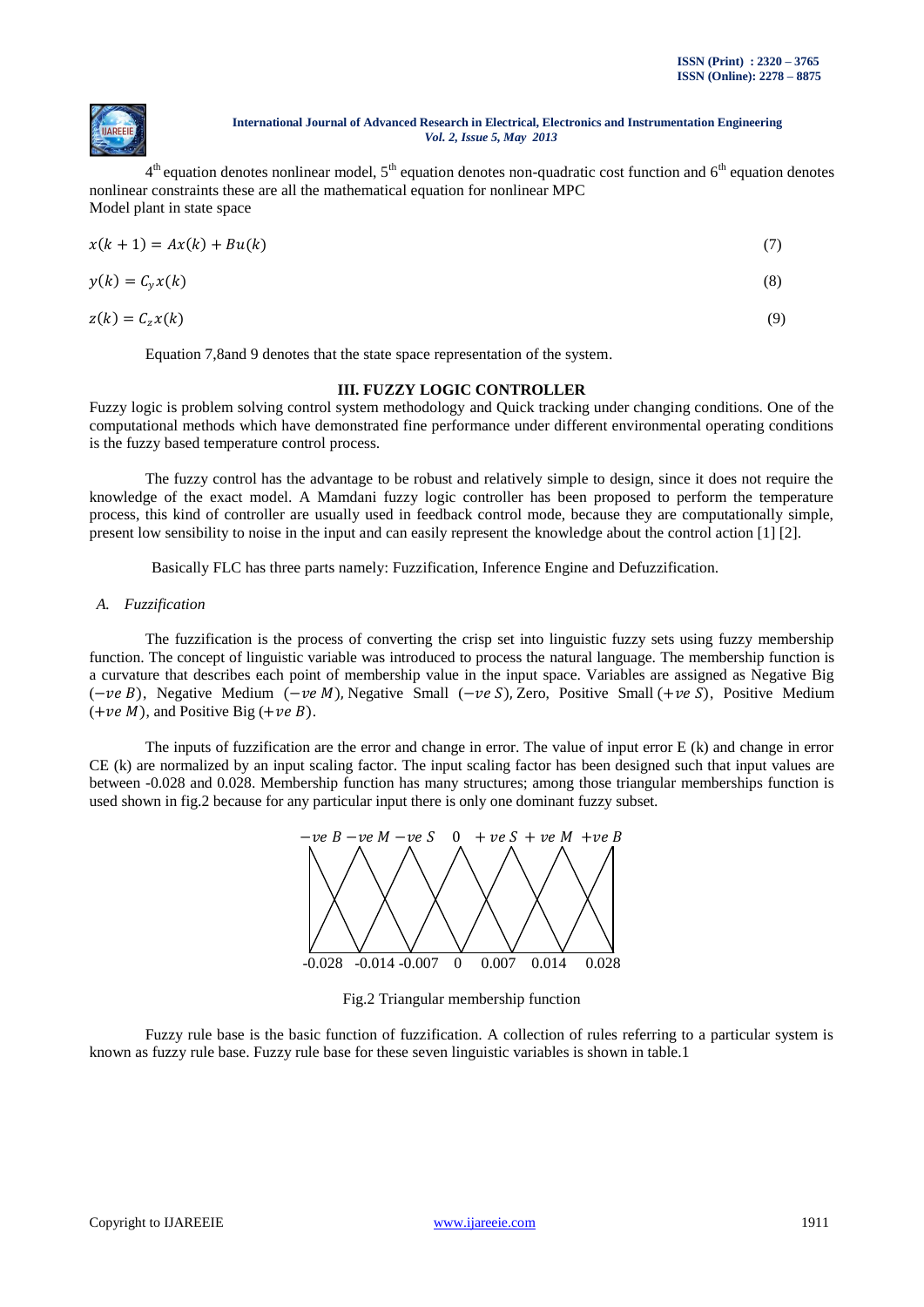

## TABLE 1 FUZZY RULE BASE

| E(k)   | CE(k)  |        |             |        |        |        |        |
|--------|--------|--------|-------------|--------|--------|--------|--------|
|        | $-veB$ | $-veM$ | $-veS$      | Zero   | $+veS$ | $+veM$ | $+veB$ |
| $-veB$ | $-veB$ | $-veB$ | $-veB$      | $-veB$ | $-veM$ | $-veS$ | zero   |
| $-veM$ | $-veB$ | $-veB$ | $-veB$      | $-veM$ | $-veS$ | zero   | $+veS$ |
| $-veS$ | $-veB$ | $-veB$ | $-veM$      | $-veS$ | zero   | $+veS$ | $+veM$ |
| zero   | $-veB$ | $-veM$ | $-veS$      | zero   | $+veS$ | $+veM$ | $+veB$ |
| $+veS$ | $-veM$ | $-veS$ | zero        | $+veS$ | $+veM$ | $+veB$ | $+veB$ |
| $+veM$ | $-veS$ | zero   | $+ \nu e s$ | $+veM$ | $+veB$ | $+veB$ | $+veB$ |
| $+veB$ | zero   | $+veS$ | $+veM$      | $+veB$ | $+veB$ | $+veB$ | $+veB$ |

#### *B. Inference Engine*

Fuzzy inference engine is an operating method that formulates a logical decision based on the fuzzy rule setting and transforms the fuzzy rule base into fuzzy linguistic output. Fuzzy linguistic descriptions are formal representations of systems made through fuzzy IF-THEN rules. They encode knowledge about a system in statements of the form: IF (a set of conditions) are satisfied THEN (a set of consequents) can be inferred. There are several methods for this such as Max-Min method, Max-Dot method. Inference engine is otherwise called as decision-making logic.

#### *C. Defuzzification*

The last step in the FLC process is the defuzzification. These will have a number of rules that transform a number of variables into a fuzzy result, that is, the result is described in terms of membership in fuzzy sets. Several methods are available for defuzzification such as centroid method, centre of sums, and mean of maxima. The Centre of Gravity (COG) defuzzification method is used. Centre of gravity method is otherwise called as, Centre of area method.

# IV. SIMULATION OF PROPOSED WORK

#### *A. Verification by simulations*



Fig.3 proposed controller design for temperature process

Plant model is a temperature process which was described by means of transfer function approach. The MPC based mamdani method of fuzzy logic controller was designed to control the plant effectively and the simulation outputs were carried out using MATLAB simulation.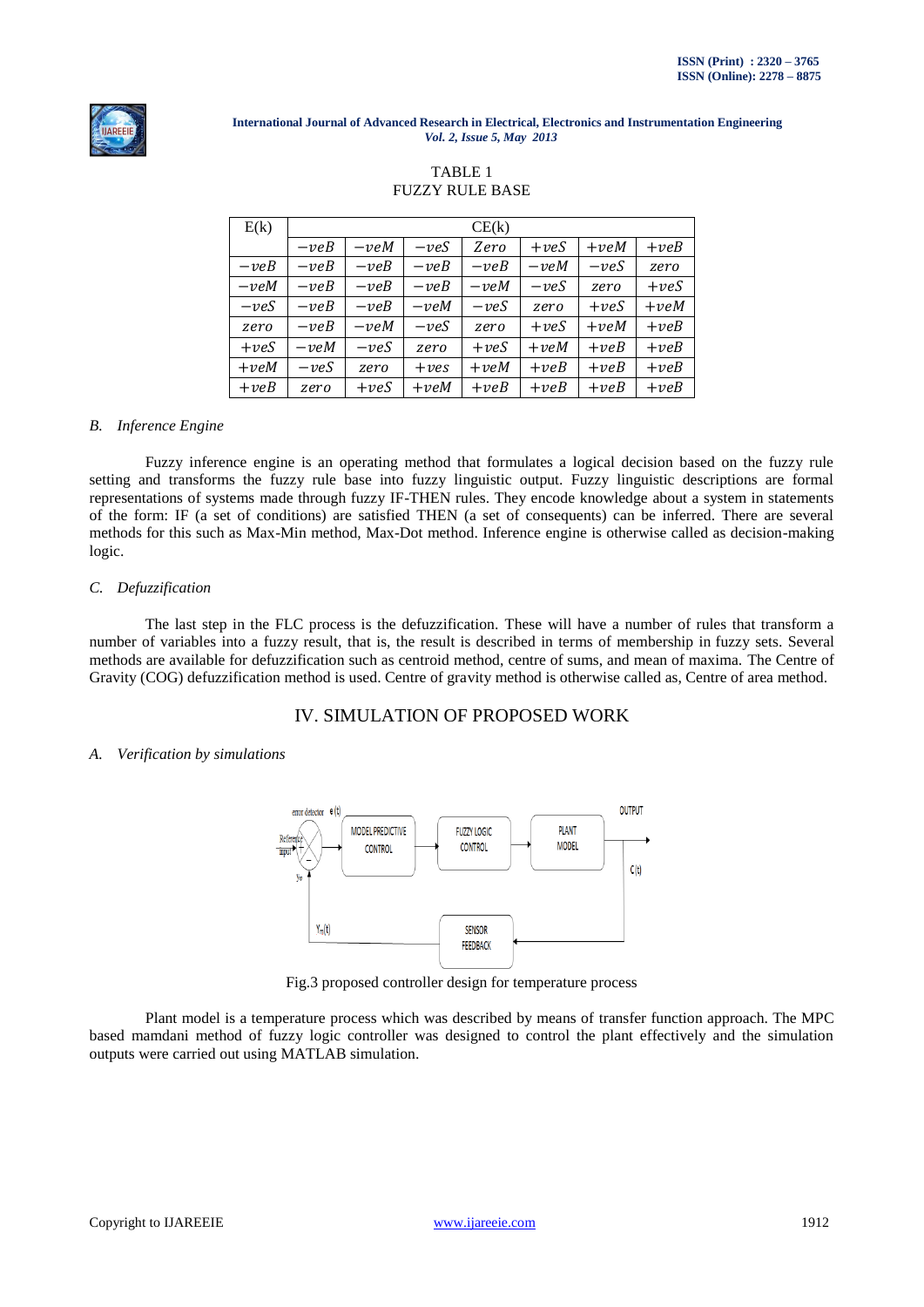

## *B. Real testing in process control laboratory*



Fig.4 Experimental setup for temperature control process station

Temperature process station was used to conduct the experiments and data were collected. The computer acts as a controller. It consists of the software used to control the temperature process station. Process station consists of a process tank, reservoir tank, Signal conditioning module, temperature sensor, heater, pneumatic signals from the compressor and temperature controller module. When the set up is switched on, temperature sensor senses the actual temperature values initially then this temperature signal is converted into electrical signal. This signal is then given to computer through data acquisition cord. Based on the values entered in the controller settings and the set point, the computer will take control action. The signal sent by the computer is taken to the station again through the cord. This signal is then converted into physical signal using Signal conditioning module then the temperature is controlled to its set point value by means of final control element then the experimental values were tabulated and the graph was plotted for analysis purpose.



Fig.5 Response curve of temperature process station

The PID controller response curve shows that the temperature increasing from its nominal room temperature to the set point value, the controller action taken place when it cross the set point and try to maintain the temperature value at its set point value with the steady state error with kp : 4.00, ki : 0.001, kd : 0.10.System model can be described by transfer function which is from conducting the open loop test using temperature control process station and it is given as

 $G(s) = 0.92/(144s + 1)$  and transport time delay 10seconds [4].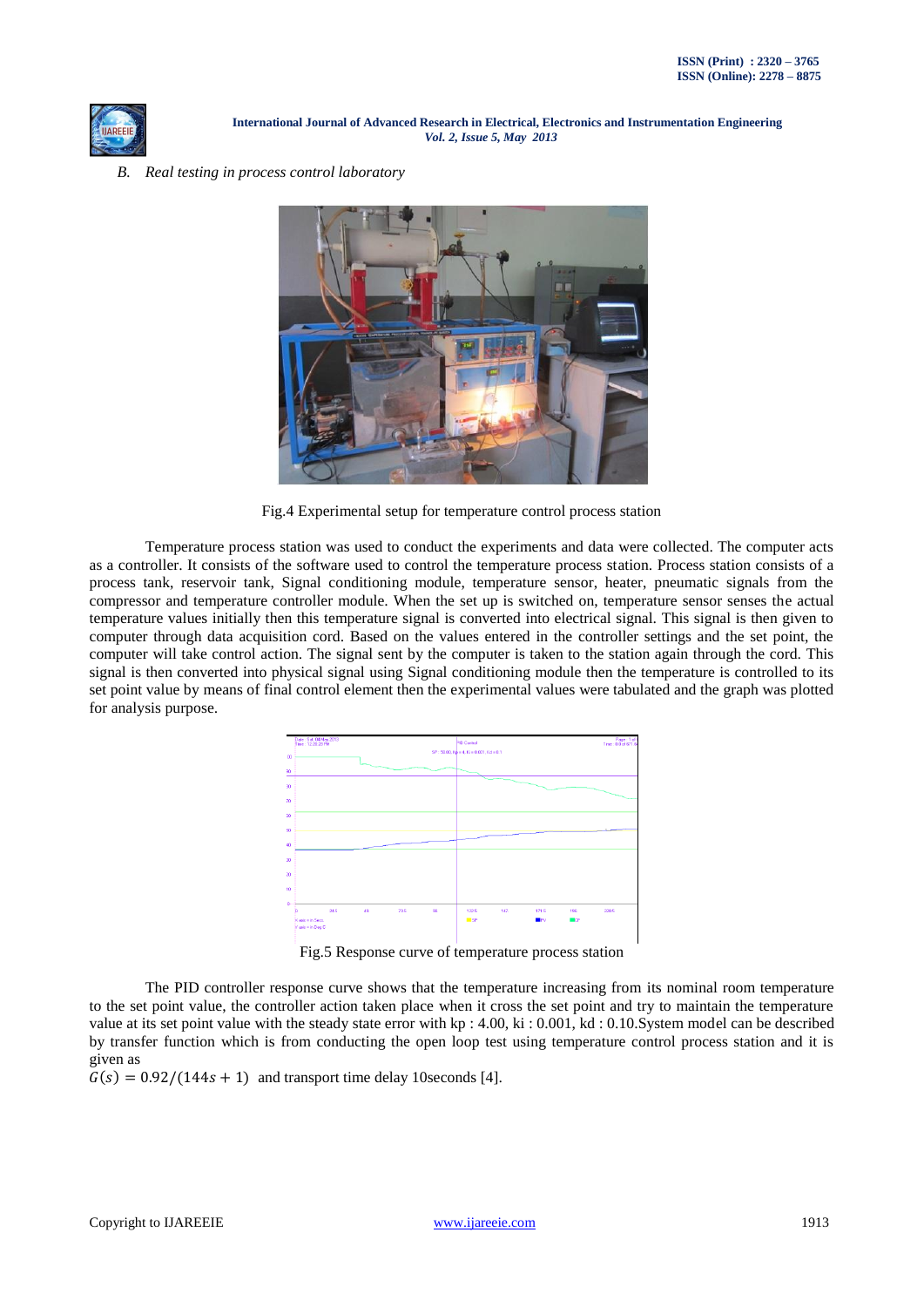

# TABLE 2 EFFECT OF PID CONTROLLER PARAMETERS

| Parameters | Rise time | Overshoot | Settling | Steady    |
|------------|-----------|-----------|----------|-----------|
|            |           |           | time     | state     |
|            |           |           |          | error     |
| $k_p$      | Decrease  | Increase  | Small    | Decrease  |
|            |           |           | change   |           |
| k,         | Decrease  | Increase  | Increase | Eliminate |
| $k_d$      | Small     | Decrease  | Decrease | None      |
|            | Decrease  |           |          |           |

Table 2 shows the controller parameters with its time domain specifications of rise time, overshoot, settling time and steady state error.

## *C. MATLAB simulation platform for proposed work*



Fig.6 MATLAB simulation for proposed work

Initially step change reference temperature set as  $70^{\circ}$ C and controller rise the temperature and make to reach the steady state value, suddenly the temperature set point has to changed  $100^{\circ}$  C and  $120^{\circ}$  C respectively. Even though the temperature has to be changed the proposed controller follows the set point changes and makes the process faster to attain its steady state value with minimum steady state error.



Fig.7 Response curve of Fuzzy controller action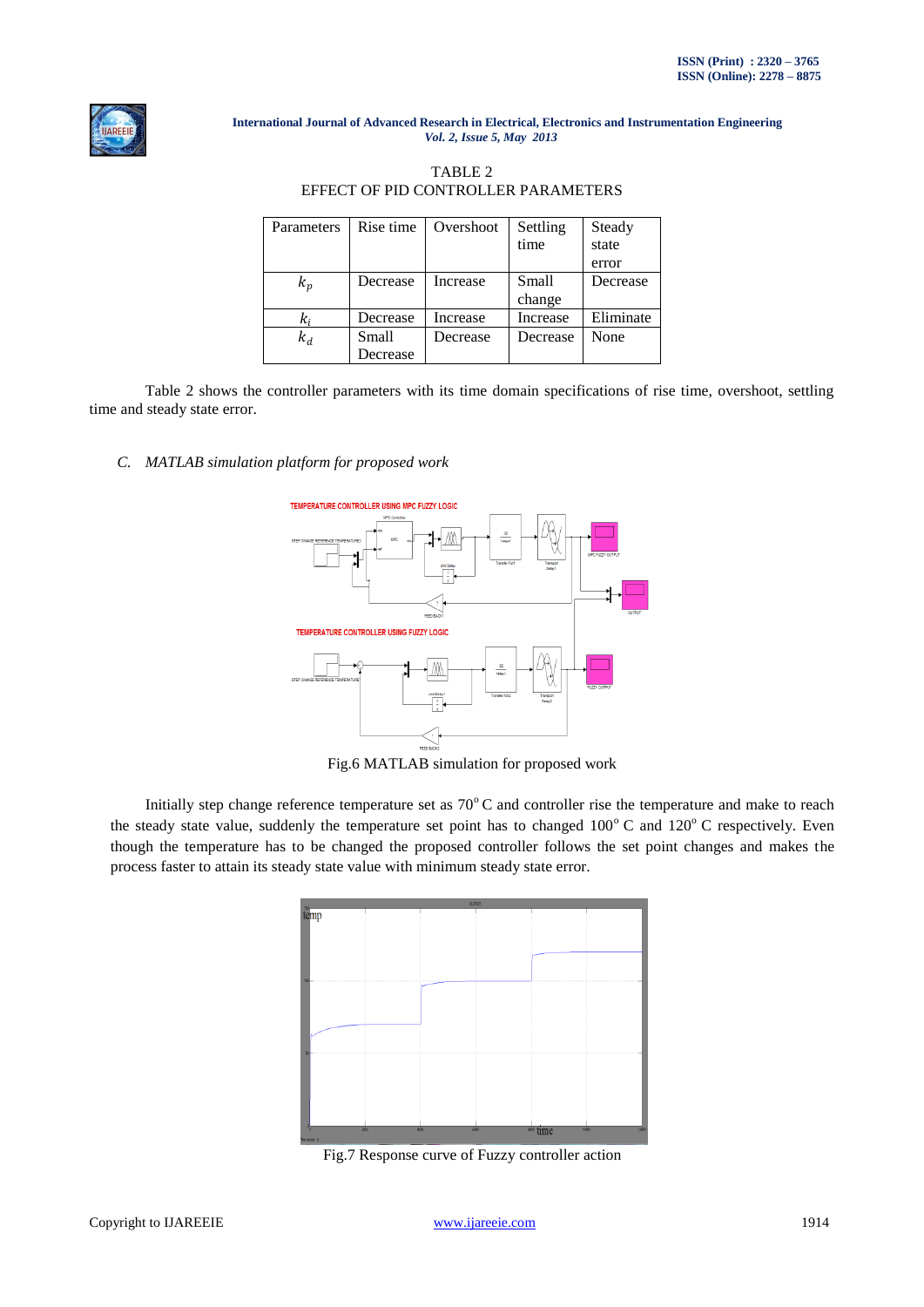



Fig.8 Response curve of MPC based Fuzzy controller action

The above Fig. 7, 8 clearly shows that the fuzzy and MPC based fuzzy controller performs the control action faster and smooth operation while controlling the temperature process with minimum steady state error when compared to that of conventional controller which can be validated by its performance analysis with conventional and intelligent controller.

## **V. RESULT AND DISCUSSION**

The performance of MPC based fuzzy logic controller were designed and validated with the Integral Square Error (ISE).

Values are tabulated below in Table 3.

#### TABLE 3

Performance analysis of various controllers with ISE

| PID                | <b>FUZZY</b>   | MPC BASED FUZZY |
|--------------------|----------------|-----------------|
| $\pm 2.01*10^{-3}$ | $0.75*10^{-3}$ | $0.62*10^{-3}$  |

The above analysis implies that the intelligent controllers have a very low value of ISE when compared to that of conventional controller also provides the smooth control action in real time systematic control.

## VI.CONCLUSION

The conventional controller was designed to control the temperature in process station laboratory and its results were simulated using MATLAB then the conventional controller was replaced by MPC based Fuzzy logic controller for the same experimental setup. The performance of all the controllers was validated using ISE. It is evident for the proposed controller was better than conventional controller. The proposed MPC based FLC was successfully applied to the temperature process station which showed the practicability of the novel MPC based Fuzzy control strategy algorithm. The author will continue to study the MPC based Fuzzy control algorithm for Multi input and Multi output systems.

#### **REFERENCES**

- [1] P.Thirumurugan, R.Preethi, "Closed Loop Control of Multilevel Inverter Using SVPWM for Grid Connected Photovoltaic System", in International Journal of Advanced Research in Electrical, Electronics and Instrumentation Engineering, Vol.2, No.4, April 2013, PP.1561-1572.
- [2] P.Thirumurugan, R.Preethi, B.Sangeetha, "Comparison of Closed Loop Control for Three level and Five level Inverter for Photovoltaic System", in IEEE 2nd International Conference on Communication and Signal Processing, 2013, PP.603-607.
- [3] T. I. Salsbury, "A temperature controller for VAVair-handing units based on simplified physical models," HVAC&R Research, vol. 3, no.3, pp. 264-279, 1998.
- [4] M. Kasahara, T. Matsuba, "Design and tuning of robust PID controller for HVAC systems," ASHRAE Trans, vol.105, no. 2, pp. 154-166, 1999.
- [5] Xi Yugeng, "Model predictive control," National defence industrial publication, 1993.
- [6] M. He, W. Cai, S. Li, "Multiple fuzzy model-based temperature predictive control for HVAC systems," Information sciences, vol. 169, pp. 155- 174, 2005.
- [7] Predrag, D.Vukovic, "One-step ahead predictive fuzzy controller," Fuzzy sets and systems, vol. 122, pp. 107-1152001.